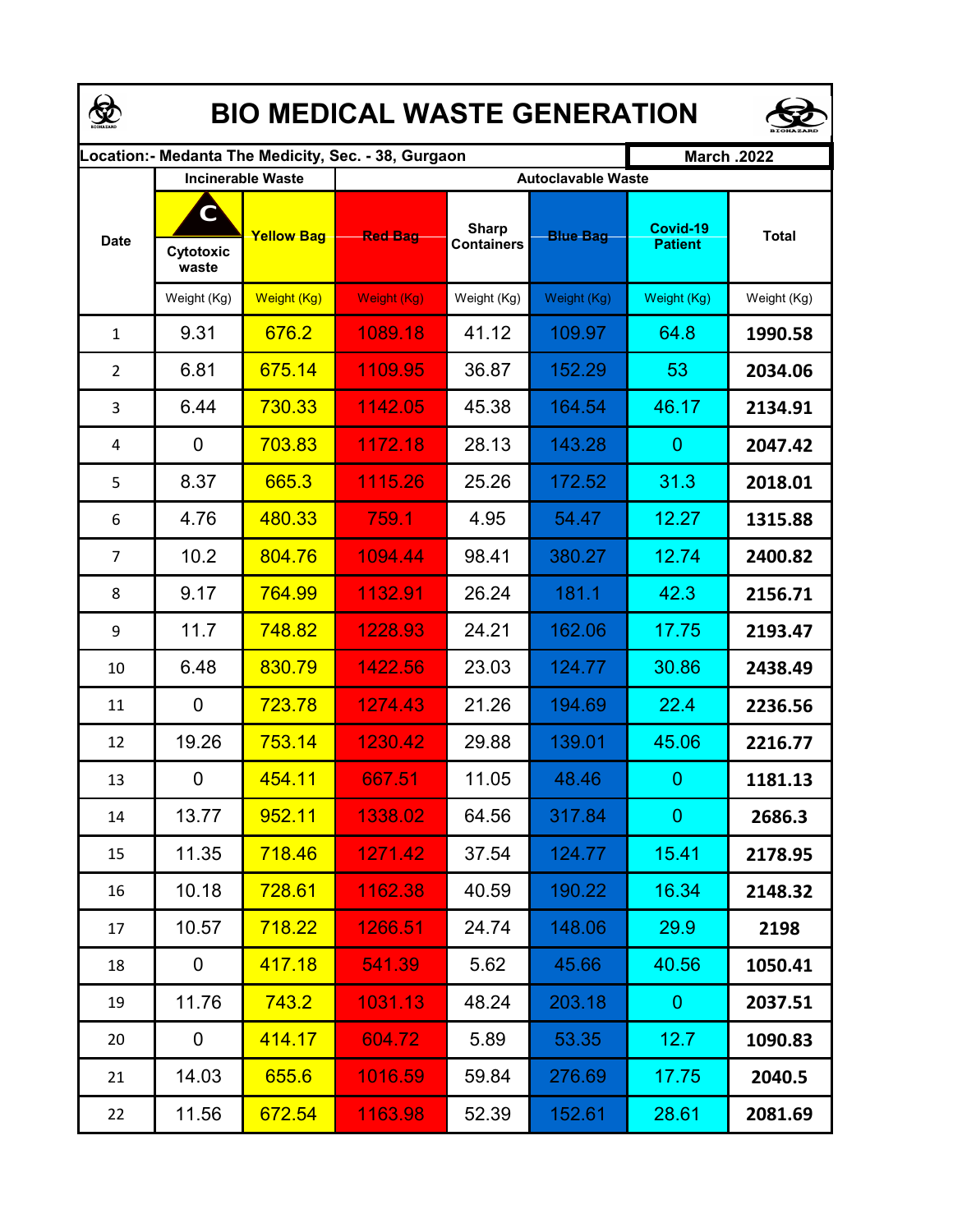| 12.1   | 777.71   | 1094.23  | 16.85   | 143.94  | 9.59           | 2054.42  |
|--------|----------|----------|---------|---------|----------------|----------|
| 9.34   | 810.56   | 1202.02  | 22.54   | 255.19  | 17.5           | 2317.15  |
| 9.57   | 715.72   | 1269.35  | 20.16   | 168.9   | 9.63           | 2193.33  |
| 9.54   | 860.96   | 1258.77  | 37.8    | 201.69  | 5.9            | 2374.66  |
| 0      | 396.5    | 695.6    | 3.24    | 63.01   | $\overline{7}$ | 1165.35  |
| 11.3   | 771.9    | 1147.4   | 110.34  | 367.14  | 12.57          | 2420.65  |
| 8.11   | 667.58   | 1183.2   | 22.42   | 181.39  | 12.82          | 2075.52  |
| 7.83   | 634.82   | 1115.14  | 22.21   | 119.83  | 11.56          | 1911.39  |
| 8.9    | 756.52   | 1229.24  | 60.52   | 184.79  | 5.06           | 2245.03  |
| 252.41 | 21423.88 | 34030.01 | 1071.28 | 5225.69 | 631.55         | 62634.82 |